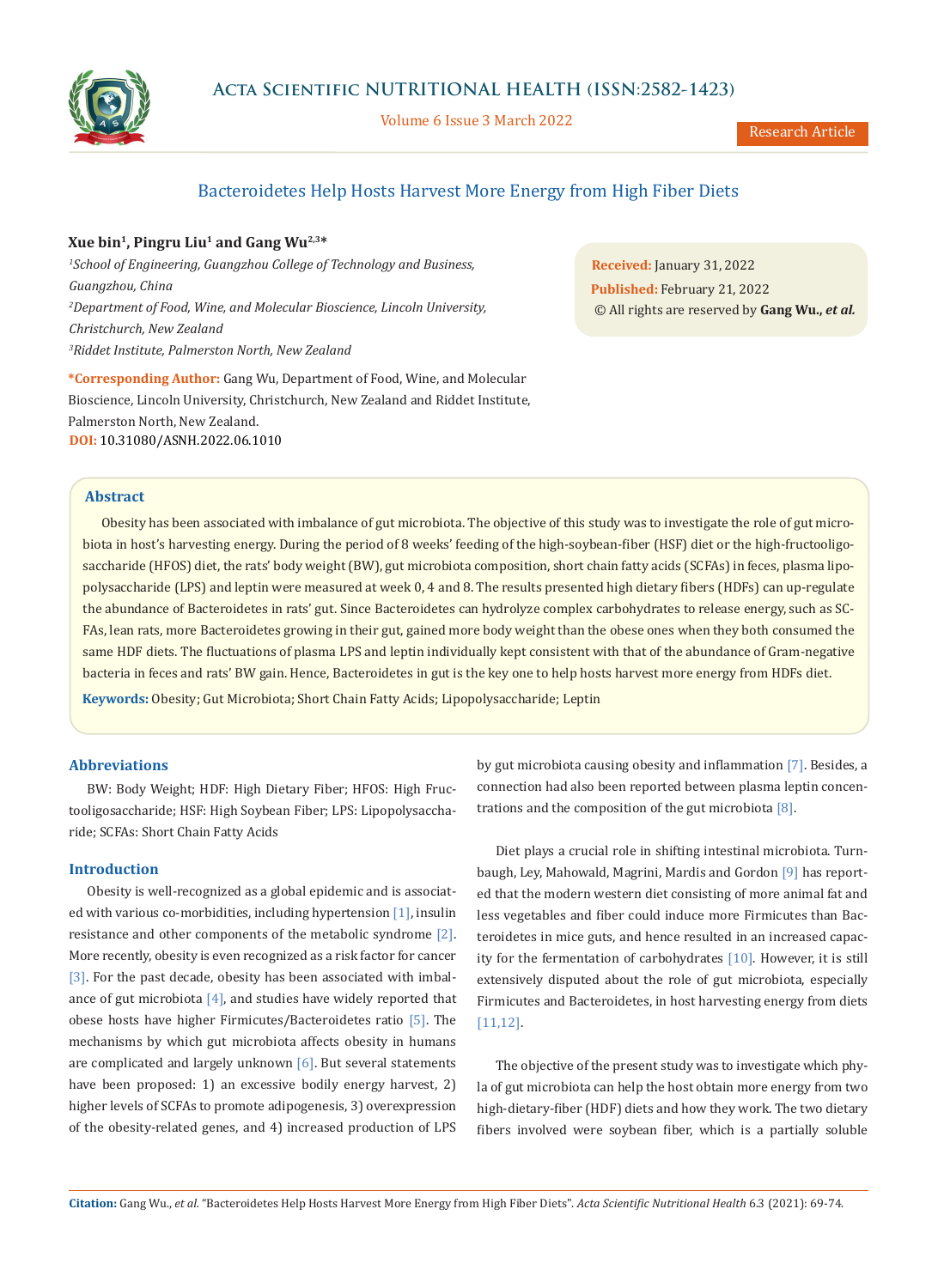mixed fiber, and fructooligosaccharide (FOS), which was soluble and often utilized as prebiotics.

### **Materials and Methods**

# **Animal, diets, feces sample preparation, and fecal bacteria analysis**

The models of lean and obese male Sprague Dawley rats (5-6 weeks old) (Guangdong Medical Laboratory Animal Center, Foshan, China) were built by feeding normal feed and high-fat diet; feces samples were collected and fecal bacteria were isolated and identified by the methods mentioned in a previous reports [13]. Briefly, rats were assigned to four experimental groups (10 rats for each group), and were fed the high-soybean-fiber (HSF) diet or the high-FOS (HFOS) diet: 1) SL group: lean rats were fed the HSF diet for 8 weeks; 2) FL group: lean rats were fed the HFOS diet for 8 weeks; 3) SO group: obese rats were fed the HSF diet for 8 weeks; 4) FO group: obese rats were fed the HFOS diet for 8 weeks. SL and FL groups were in turns the controls of SO and FO groups. Fresh fecal specimens were collected at week 1 (defined as I), week 5 (defined as II) and week 9 (defined as III). This experiment has been approved by the animal ethics committee of Jinan University.

#### **Determination of SCFA in feces**

SCFA concentrations in fecal specimens were measured as follows [14]: an aliquot of 200 mg of each stool sample was weighed. This was suspended in sterile distilled water (1.6 mL) and hexanoic acid (0.2 mL) was added. About 50% aqueous  $\rm{H_2SO_4}$  (0.4 mL) and diethyl ether (2 mL) were then added. The sample was mixed for 45 min with an orbital shaker and centrifuged for 5 min at 3000 rpm at room temperature. Anhydrous CaCl $_2$  was then added in order to remove residual water, and 2 μL of the extracts were injected in the GC 2010 gas chromatograph with a flame ionization detector (Shimadzu, Tokyo, Japan). The GC column was a DB-FFAP (Agilent Technologies, Waldbronn, Germany), length 30 m, and internal diameter 0.46 mm, film thickness 0.25 µm. The GC was programmed to achieve the following run parameters: initial temperature 120 °C, hold 5.0 min, ramp 15 °C/min, final temperature 250 °C, and total run time 8.0 min. Gas flow 7.7 mL/min splitless to maintain 3.26 psi column head pressure, septum purge 2.0 mL/min.

Calibration standards were prepared to give a mixture of the following concentrations of acids (mM): 26.22 acetic, 19.86 propionic and  $16.32$  butyric. This standard mix  $(0.2 \mu L)$  was used to calculate retention times and create a standard plot. Additional standards were included in each GC run of samples at five sample intervals to maintain calibration;  $0.2 \mu L$  of each subsample distillate was analyzed by GC and an integrator was used to plot the curve of the

standards and provide the concentration of acids present in mM.

#### **Determination of serum LPS**

LPS was measured with a Pyrochrome Lysate Mix, a quantitative chromogenic reagent (Associate of Cape Cod, East Falmouth, MA). Briefly, plasma samples were diluted 1:10 in pyrogen-free water (Associate of Cape Cod) and heated for 10 min at 70°C. Samples and reactive solution were incubated at 37°C for 30 min, and absorbance was read at 405 nm.

### **Determination of serum leptin**

Blood for leptin assays was collected into EDTA anticoagulant tubes, following by 10-min centrifugation at 2,000 rpm within 30 min. Plasma was collected at 4 °C and frozen at -80 °C until time of assay. Leptin was assayed using the Quantikine ELISA kit (R and D Systems, Minneapolis, MN).

### **Statistical analysis**

Results are expressed as mean values and standard deviations. The statistical analysis was performed with SPSS 17.0 software (SPSS Inc., Chicago, IL). ANOVA were conducted to compare the difference between groups and all statistical tests were two-tailed. Statistical significance was set at a P value of < 0.05.

### **Results and Discussion**

# **Relationship between BW gain and ratio of Firmicutes to Bacteroidetes**

During the period of ingesting high-dietary-fiber diets, the Firmicutes/Bacteroidetes ratio in all groups showed a declining trend (Figure 1). As Bacteroidetes were seldom detected in Group FL and SL before the ingestion of HDF diets, the ratio of Firmicutes/Bacteroidetes in them was much higher than that in Group FO and SO (P < 0.01). After the consumption of high-dietary-fiber diets, the ratio of Firmicutes/Bacteroidetes in all groups decreased, from 0.76 ± 0.45 to 0.04 ± 0.01 of Group SL (P < 0.01), 0.18 ± 0.14 to 0.09 ± 0.06 of Group SO (P < 0.05), from 0.76 ± 0.44 to 0.04 ± 0.01 of Group FL  $(P < 0.01)$  and  $0.18 \pm 0.14$  to  $0.08 \pm 0.01$  of Group FO  $(P < 0.05)$ , but the ratio in Group SL and FL was lower than that in Group SO and FO. Furthermore, Group FL and SL were also found to gain more BW than Group SO and FO in the end. The present study investigated the role of gut microbiota, mainly Firmicutes and Bacteroidetes in energy harvest by feeding two high-dietary-fiber (HDF) diets to lean and obese rats at the same time. After ingesting HDF diets for 8 weeks, both obese and lean rats continuously gained their body weight, but the lean rats gained more weight than the obese ones in two HDF diets. In the meanwhile, the ratio of Firmicutes to Bacteroidetes decreased in all groups and became lower in lean rats.

70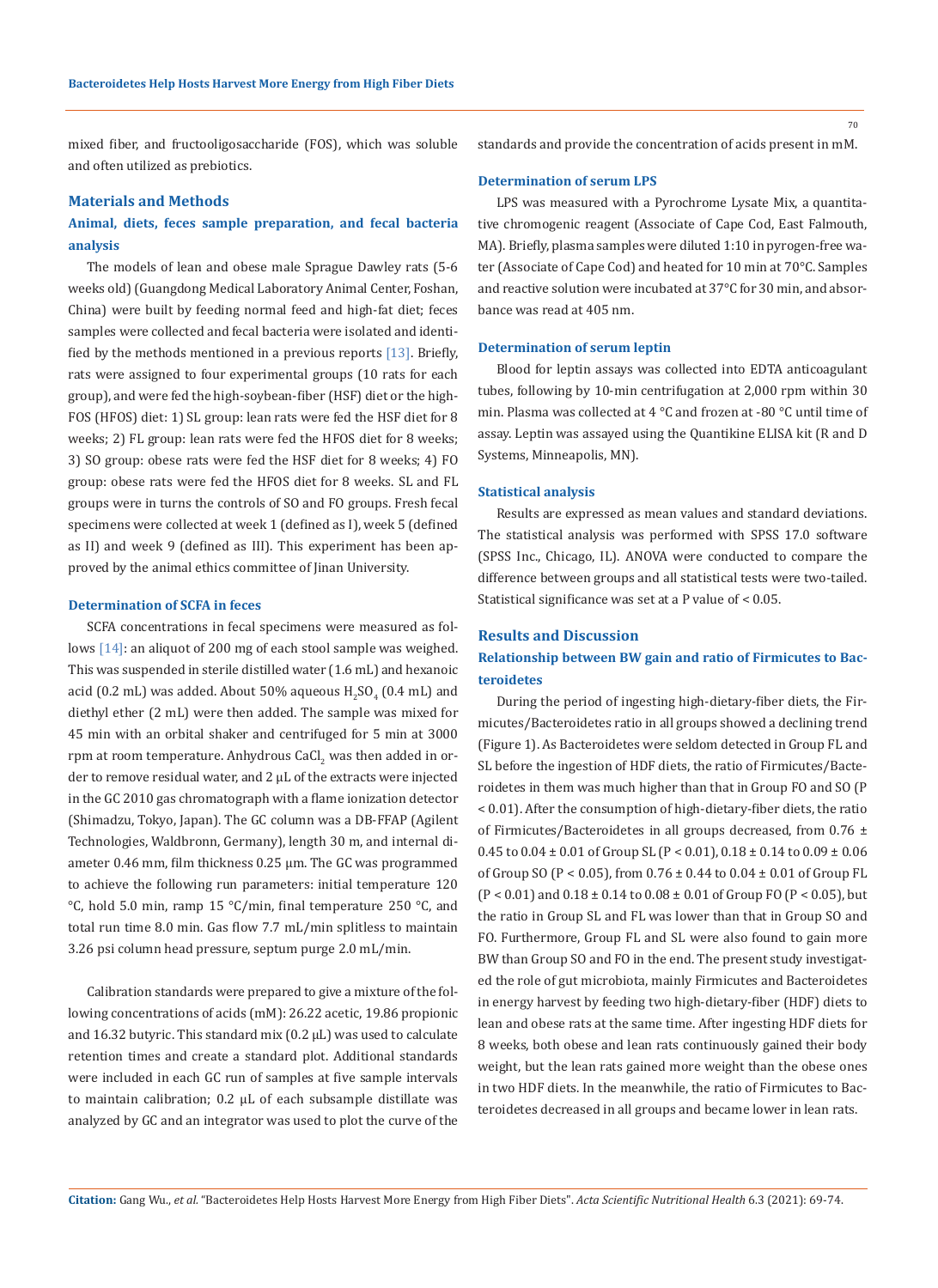

**Figure 1:** Relationship between rats' BW gain and ratio of Firmicutes to Bacteroidetes.

# **Relationship between total SCFAs and bacteroidetes abundance**

Total SCFAs, including acetic, propionic and butyric, and the abundances of Bacteroidetes in all groups were presented in figure 2. A similar tendency was found between the concentration of total SCFAs and the abundance of Bacteroidetes in feces. During the period of treatment with FOS and SF, the relative abundance of Bacteroidetes increased in all groups, and the concentration of SCFAs in feces also rose up except the minor fluctuation in Group SL.

Several studies about obese mice and humans have reported significant shifts in the intestinal phyla with an increase in Firmicutes and a reduction in Bacteroidetes [15,16]. Thus, it was believed that these changes resulted in an increased capacity for the fermentation of carbohydrates. Besides released monosaccharides, SCFAs are the end products of polysaccharides hydrolyzed by enzymes from gut microbiota and can be absorbed as energy by host [17,18]. Our results presented those lean rats are growing more Bacteroidetes in feces, gained more BW from the same HDF diets than obese rats. Furthermore, more total SCFAs were produced in lean rats (Figure 2). *Bacteroides spp.* is known to break down a wide variety of indigestible dietary plant polysaccharides (e.g., amylose, amylopectin, and pullulan) [19]. In our experiments, the concentration of SCFAs in feces increased when the abundance of Bacteroidetes was elevated by rats' consumption of HSF or HFOS diets, which was also consistent with previous study [20]. Our results demonstrated Bacteroidetes' better ability of hydrolyzing plant saccharides.

# **Relationship between LPS and abundance of bacteroidetes and proteobacteria**

The change tendencies of plasma LPS and abundance of Gramnegative bacteria including Bacteroidetes and Proteobacteria were compared in figure 3. When the abundance of Gram-negative bacteria decreased, the plasma LPS level was found to decrease too in all groups. The abundance of Bacteroidetes and Proteobacteria in lean rats was significantly higher than that in obese rats ( $P < 0.01$ ), and higher plasma LPS level  $(P < 0.05)$  was also found in lean rats before all rats ingested HDF diets. In group SO and FO, no significant alteration in the abundance of Bacteroidetes and Proteobacteria was presented, and only a little fluctuation of LPS level was detected. But in group SL and FL, their abundance of Bacteroidetes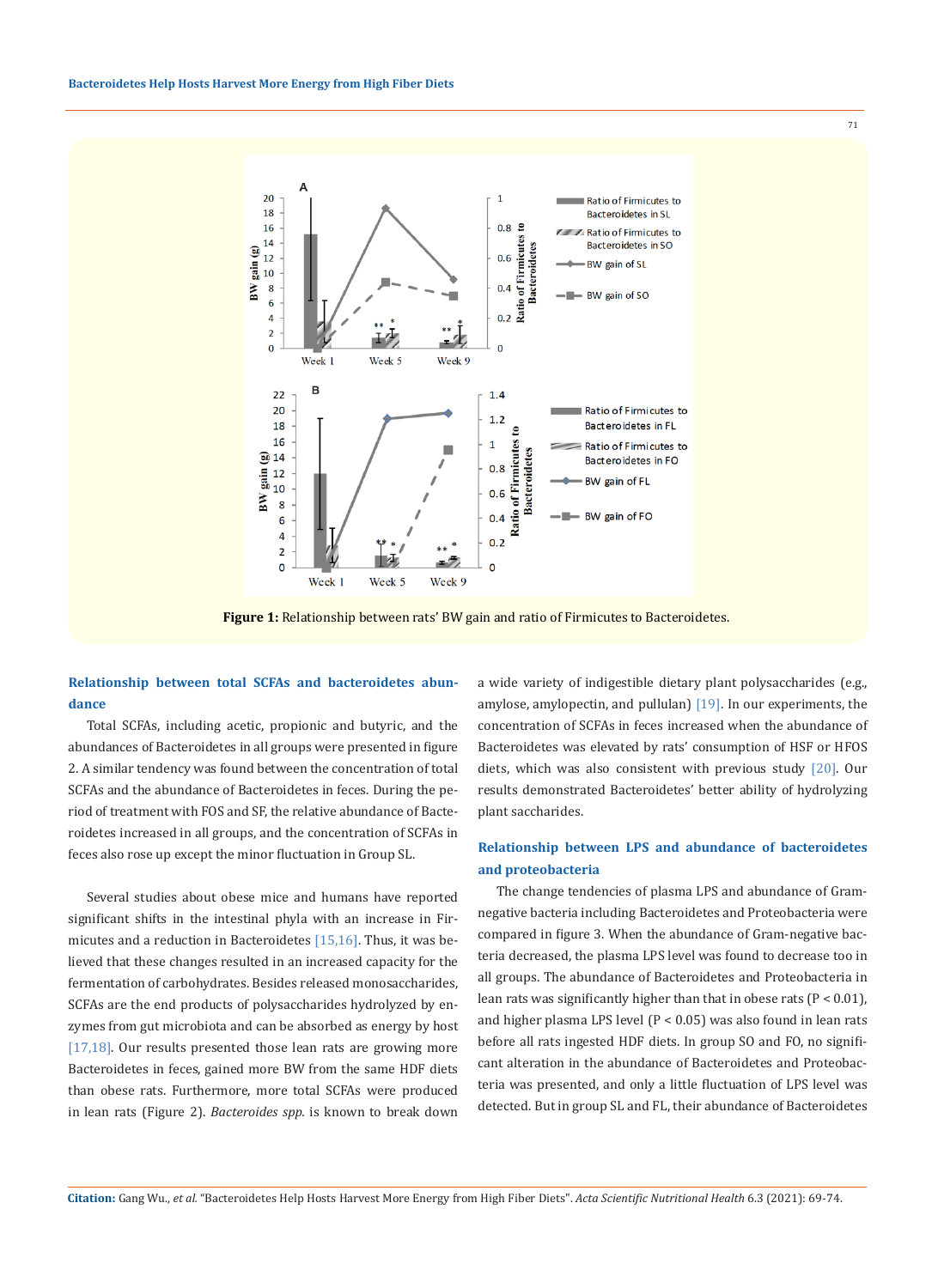



and Proteobacteria was as high as 58.92% at week 0 and decreased to 35.13% and 39.82% at week 8; the plasma LPS of group SL decreased at week 4, whereas that of group FL still stayed in relatively high level at week 4, but finally decreased at week 8.

LPS is a compound from Gram-negative bacteria cell walls, and its concentration is up along with an increase in the proportion of Gram-negative bacteria induced by a fat-rich diet [21,22]. In both studies of humans and mice, positive correlations have been found between energy harvest and plasma LPS level [21,22]. In our results, the plasma LPS levels were decreased along with the reducing abundance of two main phyla of Gram-negative bacteria in gut, Bacteroidetes and Proteobacteria, which agreed with the previous studies. Therefore, even though two DF-rich diets didn't inhibit rats' BW gains, but they reduced gram-negative bacteria in gut and hence lowered down plasma LPS level.

#### **Relationship between BW gain and plasma leptin level**

The plasma leptin level in Group SO and FO was significantly higher than that in Group SO and FO (867.76 vs. 698.70 $P < 0.05$ ) (Figure 4) at the beginning of experiment. When these rats ingested the high-dietary-fiber diets, the rats' plasma leptin level decreased along with their BW gain ( $P < 0.05$ ) at the first 4 weeks. As group SL and FL gained more BW than group SO and FO (data not shown, P < 0.05) at the second 4 weeks, the leptin level in Group SL and



72

**Figure 3:** Relationship between rats' plasma LPS level and abundance of Bacteroidetes and Proteobacteria in total bacteria.

FL was found significantly increased ( $P < 0.05$ ). The plasma leptin level in Group SO and FO did not present significant alteration from week 4 to week 8.

Leptin is a multifunctional hormone that is reported as a starvation signal and can regulate body weight, energy homeostasis [23]. Queipo-Ortuño, Seoane, Murri, Pardo, Gomez-Zumaquero, Cardona, Casanueva and Tinahones [24] has reported that a significant positive correlation between the quantity of *Bifidobacterium* and *Lactobacillus* and serum leptin levels, and a significant and negative correlation among the number of *Clostridium*, *Bacteroides* and *Prevotella* and serum leptin levels in all experimental groups. Our results showed that as lean rats gained more BW than obese rats, their plasma leptin were found significantly increased from week 4 to week 8, while no significant alteration was found in obese rats. The increased leptin level demonstrated that lean rats ingested more energy from the HDF diets. It was accordant with the previous reports that leptin is a starvation signal, and its secretion is to reduce host's energy harvest [25]. Since lean rats grew more than obese ones, they need to secrete more plasma leptin level to reduce the absorption of energy.

#### **Conclusion**

HDFs can significantly down-regulate the ratio of Firmicutes to Bacteroidetes from 0.76 to 0.04 in lean rats' gut and from 0.18 to 0.09 or 0.08 in obese rats' gut ( $P < 0.01$  or  $P < 0.05$ ). It was observed that lean rats gained more body weight, about 12.07g body weight when consuming a high-soybean-fiber diet, and 25.25g body weight when consuming a high-FOS diet, than the obese ones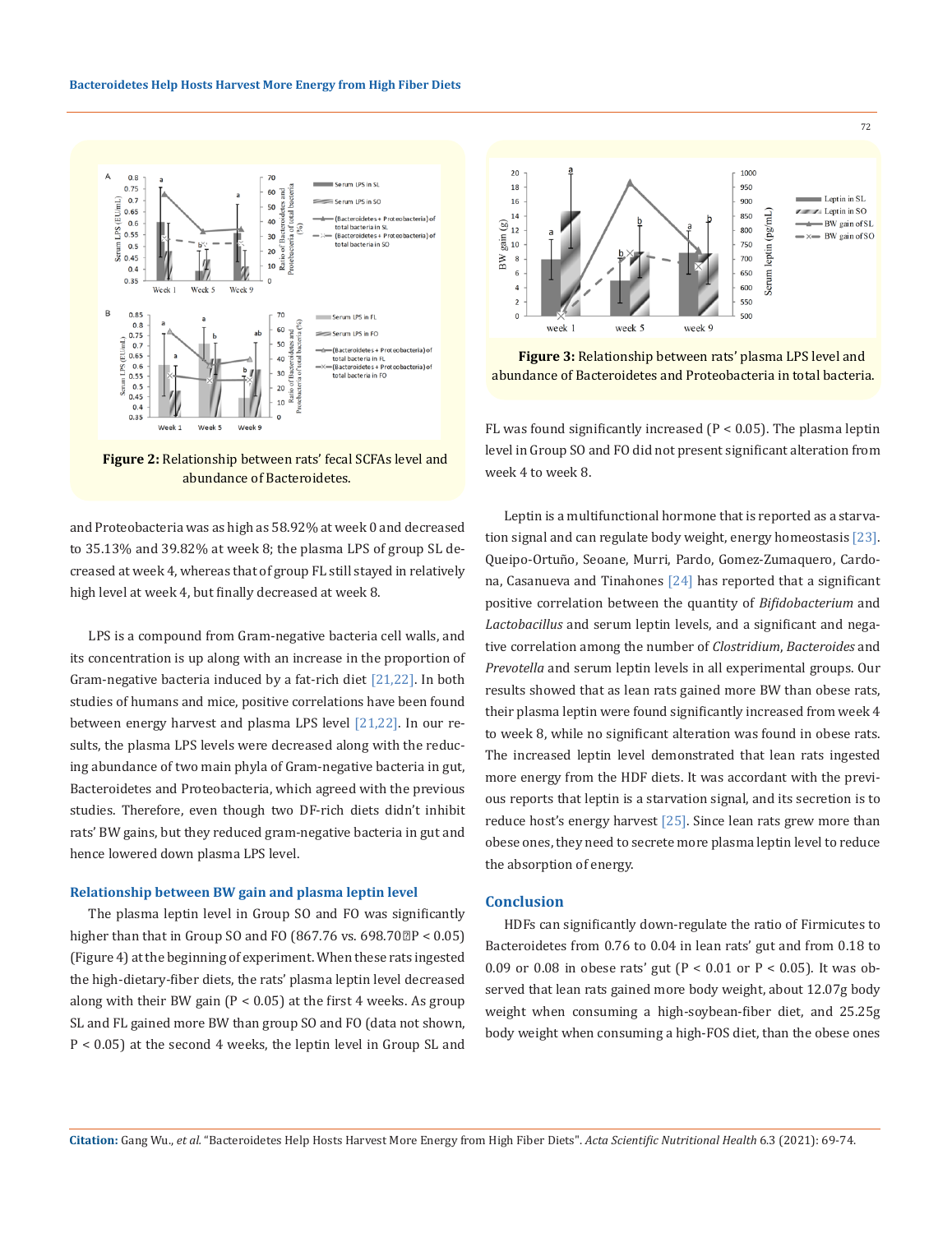

and plasma leptin level.

when they both consumed the same HDF diets. Furthermore, the results also presented the positive relationship of Bacteroidetes and SCFAs, and the fluctuations of plasma LPS and leptin individually kept consistent with that of the abundance of Gram-negative bacteria in feces and rats' BW gain. Hence, Bacteroidetes in gut is the key one to help hosts harvest more energy from HDFs diet.

### **Compliance with Ethical Standards**

The authors claim no conflicts of interest.

### **Ethical Approval**

All applicable international, national, and institutional guidelines for the care and use of animals were followed.

## **Bibliography**

- 1. I Vaneckova., *et al*[. "Obesity-related hypertension: possible](https://pubmed.ncbi.nlm.nih.gov/25385879/)  [pathophysiological mechanisms".](https://pubmed.ncbi.nlm.nih.gov/25385879/) *Journal of Endocrinology* [223.3 \(2014\): R63-R78.](https://pubmed.ncbi.nlm.nih.gov/25385879/)
- 2. [BE Sansbury and BG Hill. "Regulation of obesity and insulin](https://www.ncbi.nlm.nih.gov/pmc/articles/PMC4112002/)  resistance by nitric oxide". *[Free Radical Biology and Medicine](https://www.ncbi.nlm.nih.gov/pmc/articles/PMC4112002/)* [73 \(2014\): 383-399.](https://www.ncbi.nlm.nih.gov/pmc/articles/PMC4112002/)
- 3. [G De Pergola and F Silvestris. "Obesity as a major risk factor](https://www.ncbi.nlm.nih.gov/pmc/articles/PMC3773450/)  for cancer". *Journal of Obesity* [2013 \(2013\): 291546.](https://www.ncbi.nlm.nih.gov/pmc/articles/PMC3773450/)
- 4. K Al-Assal., *et al*[. "Gut microbiota and obesity".](https://www.sciencedirect.com/science/article/pii/S2352939318300162) *Clinical Nutri[tion Experimental](https://www.sciencedirect.com/science/article/pii/S2352939318300162)* 20 (2018): 60-64.
- 5. S Stojanov., *et al*[. "The influence of probiotics on the Fir](https://pubmed.ncbi.nlm.nih.gov/33139627/)[micutes/Bacteroidetes ratio in the treatment of obesity and](https://pubmed.ncbi.nlm.nih.gov/33139627/)  [inflammatory bowel disease".](https://pubmed.ncbi.nlm.nih.gov/33139627/) *Microorganisms* 8.11 (2020): [1715.](https://pubmed.ncbi.nlm.nih.gov/33139627/)
- 6. M Diamant., *et al*[. "Do nutrient–gut–microbiota interactions](https://pubmed.ncbi.nlm.nih.gov/20804522/)  [play a role in human obesity, insulin resistance and type 2 dia](https://pubmed.ncbi.nlm.nih.gov/20804522/)betes?" *Obesity Reviews* [12.4 \(2011\): 272-281.](https://pubmed.ncbi.nlm.nih.gov/20804522/)
- 7. AK Benson., *et al*[. "Individuality in gut microbiota composition](https://www.researchgate.net/publication/47395672_Individuality_in_gut_microbiota_composition_is_a_complex_polygenic_trait_shaped_by_multiple_environmental_and_host_genetic_factors)  [is a complex polygenic trait shaped by multiple environmental](https://www.researchgate.net/publication/47395672_Individuality_in_gut_microbiota_composition_is_a_complex_polygenic_trait_shaped_by_multiple_environmental_and_host_genetic_factors)  and host genetic factors". *[Proceedings of the National Academy](https://www.researchgate.net/publication/47395672_Individuality_in_gut_microbiota_composition_is_a_complex_polygenic_trait_shaped_by_multiple_environmental_and_host_genetic_factors)  of Sciences* [107.44 \(2010\): 18933-18938.](https://www.researchgate.net/publication/47395672_Individuality_in_gut_microbiota_composition_is_a_complex_polygenic_trait_shaped_by_multiple_environmental_and_host_genetic_factors)
- 8. H Yanagi., *et al*[. "Changes in the gut microbiota composition](https://bmjopengastro.bmj.com/content/4/1/e000182)  [and the plasma ghrelin level in patients with Helicobacter](https://bmjopengastro.bmj.com/content/4/1/e000182)  [pylori-infected patients with eradication therapy".](https://bmjopengastro.bmj.com/content/4/1/e000182) *BMJ Open Gastroenterology* [4.1 \(2017\): e000182.](https://bmjopengastro.bmj.com/content/4/1/e000182)
- 9. PJ Turnbaugh., *et al*[. "An obesity-associated gut microbiome](https://pubmed.ncbi.nlm.nih.gov/17183312/)  [with increased capacity for energy harvest".](https://pubmed.ncbi.nlm.nih.gov/17183312/) *Nature* 444.7122 [\(2006\): 1027-1031.](https://pubmed.ncbi.nlm.nih.gov/17183312/)
- 10. AR Moschen., *et al*[. "Dietary factors: major regulators of the](https://pubmed.ncbi.nlm.nih.gov/23170142/)  [gut's microbiota".](https://pubmed.ncbi.nlm.nih.gov/23170142/) *Gut and Liver* 6.4 (2012): 411.
- 11. Y-H Chen., *et al*[. "Housing condition-associated changes in gut](https://pubmed.ncbi.nlm.nih.gov/32163832/)  [microbiota further affect the host response to diet-induced](https://pubmed.ncbi.nlm.nih.gov/32163832/)  nonalcoholic fatty liver". *[The Journal of Nutritional Biochemis](https://pubmed.ncbi.nlm.nih.gov/32163832/)try* [79 \(2020\): 108362.](https://pubmed.ncbi.nlm.nih.gov/32163832/)
- 12. MJ Khan., *et al*[. "Role of gut microbiota in the aetiology of obe](https://pubmed.ncbi.nlm.nih.gov/27703805/)[sity: proposed mechanisms and review of the literature".](https://pubmed.ncbi.nlm.nih.gov/27703805/) *Journal of Obesity* [2016 \(2016\): 7353642.](https://pubmed.ncbi.nlm.nih.gov/27703805/)
- 13. S Li., *et al*[. "Lean rats gained more body weight from a high](https://pubmed.ncbi.nlm.nih.gov/26073303/)[fructooligosaccharide diet".](https://pubmed.ncbi.nlm.nih.gov/26073303/) *Food and Function* 6.7 (2015): [2315-2321.](https://pubmed.ncbi.nlm.nih.gov/26073303/)
- 14. JM Campbell., *et al*[. "Selected indigestible oligosaccharides](https://pubmed.ncbi.nlm.nih.gov/26073303/)  [affect large bowel mass, cecal and fecal short-chain fatty ac](https://pubmed.ncbi.nlm.nih.gov/26073303/)[ids, pH and microflora in rats".](https://pubmed.ncbi.nlm.nih.gov/26073303/) *The Journal of Nutrition* 127.1 [\(1997\): 130-136.](https://pubmed.ncbi.nlm.nih.gov/26073303/)
- 15. EM Dewulf., *et al*[. "Insight into the prebiotic concept: lessons](https://pubmed.ncbi.nlm.nih.gov/23135760/)  [from an exploratory, double blind intervention study with](https://pubmed.ncbi.nlm.nih.gov/23135760/)  [inulin-type fructans in obese women".](https://pubmed.ncbi.nlm.nih.gov/23135760/) *Gut* 62.8 (2013): 1112- [1121.](https://pubmed.ncbi.nlm.nih.gov/23135760/)
- 16. NA Ismail., *et al*[. "Frequency of Firmicutes and Bacteroidetes](https://pubmed.ncbi.nlm.nih.gov/22295035/)  [in gut microbiota in obese and normal weight Egyptian chil](https://pubmed.ncbi.nlm.nih.gov/22295035/)dren and adults". *[Archives of Medical Science: AMS](https://pubmed.ncbi.nlm.nih.gov/22295035/)* 7.3 (2011): [501.](https://pubmed.ncbi.nlm.nih.gov/22295035/)

**Citation:** Gang Wu., *et al.* "Bacteroidetes Help Hosts Harvest More Energy from High Fiber Diets". *Acta Scientific Nutritional Health* 6.3 (2021): 69-74.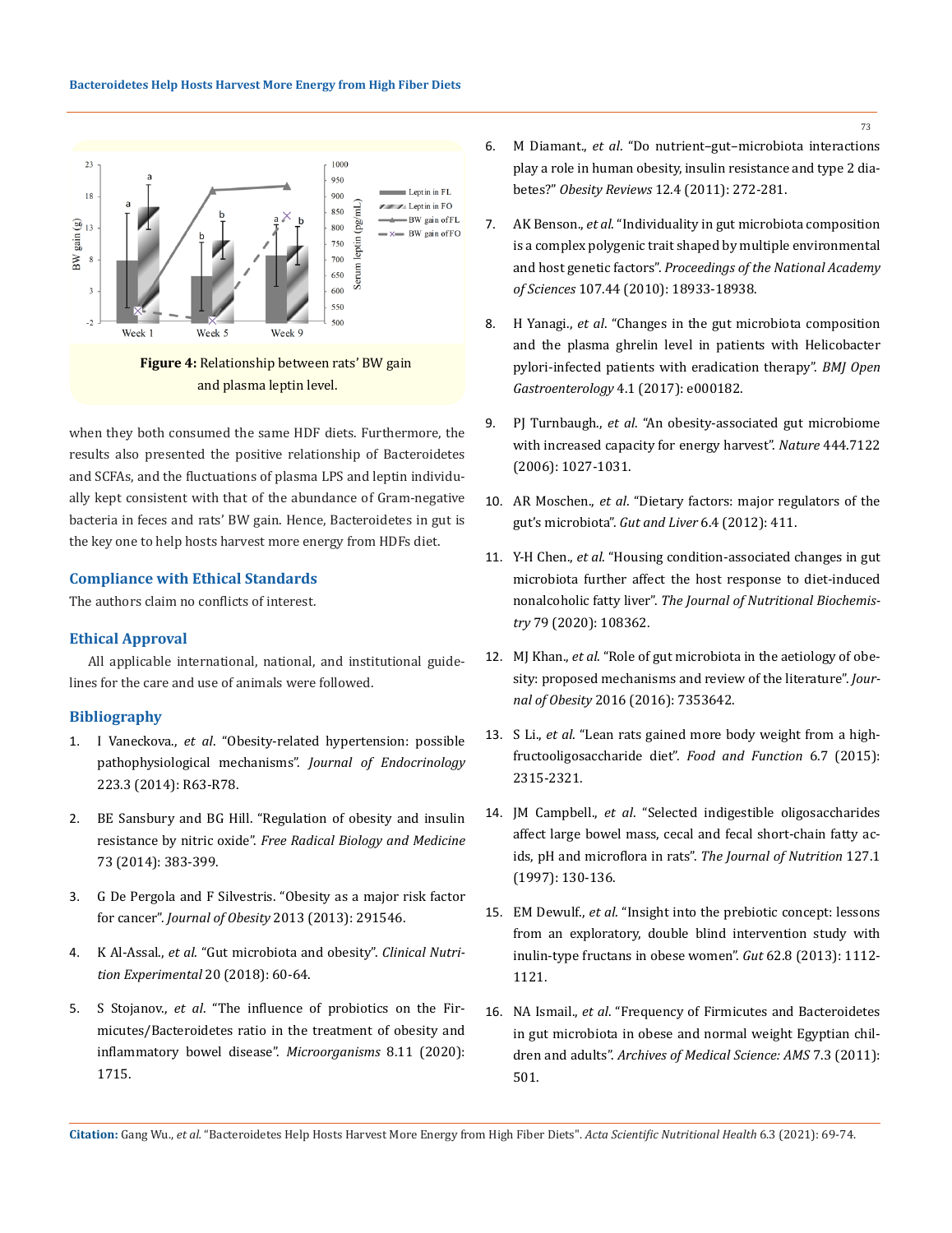- 17. X Li., *et al*[. "Dynamic digestion of tamarind seed polysaccha](https://pubmed.ncbi.nlm.nih.gov/32414435/)[ride: Indigestibility in gastrointestinal simulations and gut mi](https://pubmed.ncbi.nlm.nih.gov/32414435/)crobiota changes *in vitro*". *[Carbohydrate Polymers](https://pubmed.ncbi.nlm.nih.gov/32414435/)* 239 (2020): [116194.](https://pubmed.ncbi.nlm.nih.gov/32414435/)
- 18. G Den Besten., *et al*[. "The role of short-chain fatty acids in the](https://pubmed.ncbi.nlm.nih.gov/23821742/)  [interplay between diet, gut microbiota, and host energy me](https://pubmed.ncbi.nlm.nih.gov/23821742/)tabolism". *[Journal of Lipid Research](https://pubmed.ncbi.nlm.nih.gov/23821742/)* 54.9 (2013): 2325-2340.
- 19. [ND Schwalm III and EA Groisman. "Navigating the gut buf](https://pubmed.ncbi.nlm.nih.gov/28733133/)[fet: control of polysaccharide utilization in Bacteroides spp".](https://pubmed.ncbi.nlm.nih.gov/28733133/) *[Trends in Microbiology](https://pubmed.ncbi.nlm.nih.gov/28733133/)* 25.12 (2017): 1005-1015.
- 20. G Jakobsdottir., *et al*[. "High-fat diet reduces the formation of](https://pubmed.ncbi.nlm.nih.gov/24236183/)  [butyrate, but increases succinate, inflammation, liver fat and](https://pubmed.ncbi.nlm.nih.gov/24236183/)  [cholesterol in rats, while dietary fibre counteracts these ef](https://pubmed.ncbi.nlm.nih.gov/24236183/)fects". *PloS One* [8.11 \(2013\): e80476.](https://pubmed.ncbi.nlm.nih.gov/24236183/)
- 21. J Chen., *et al*[. "Diet effects in gut microbiome and obesity".](https://pubmed.ncbi.nlm.nih.gov/24621052/) *Journal of Food Science* [79.4 \(2014\): R442-R451.](https://pubmed.ncbi.nlm.nih.gov/24621052/)
- 22. EG Pérez-Hernández., *et al*[. "New insights into lipopolysac](https://pubmed.ncbi.nlm.nih.gov/34229252/)[charide inactivation mechanisms in sepsis".](https://pubmed.ncbi.nlm.nih.gov/34229252/) *Biomedicine and [Pharmacotherapy](https://pubmed.ncbi.nlm.nih.gov/34229252/)* 141 (2021): 111890.
- 23. F Hu., *et al*[. "Hypothalamic roles of mTOR complex I: integra](https://pubmed.ncbi.nlm.nih.gov/27166282/)[tion of nutrient and hormone signals to regulate energy ho](https://pubmed.ncbi.nlm.nih.gov/27166282/)meostasis". *[American Journal of Physiology-Endocrinology and](https://pubmed.ncbi.nlm.nih.gov/27166282/)  Metabolism* [310.11 \(2016\): E994-E1002.](https://pubmed.ncbi.nlm.nih.gov/27166282/)
- 24. MI Queipo-Ortuño., *et al*[. "Gut microbiota composition in male](https://pubmed.ncbi.nlm.nih.gov/23724144/)  [rat models under different nutritional status and physical ac](https://pubmed.ncbi.nlm.nih.gov/23724144/)[tivity and its association with serum leptin and ghrelin levels".](https://pubmed.ncbi.nlm.nih.gov/23724144/)  *PloS One* [8.5 \(2013\): e65465.](https://pubmed.ncbi.nlm.nih.gov/23724144/)
- 25. P Mancuso., *et al*[. "Leptin corrects host defense defects after](https://pubmed.ncbi.nlm.nih.gov/16210671/)  [acute starvation in murine pneumococcal pneumonia".](https://pubmed.ncbi.nlm.nih.gov/16210671/) *Ameri[can Journal of Respiratory and Critical Care Medicine](https://pubmed.ncbi.nlm.nih.gov/16210671/)* 173.2 [\(2006\): 212-218.](https://pubmed.ncbi.nlm.nih.gov/16210671/)

### **Assets from publication with us**

- Prompt Acknowledgement after receiving the article
- Thorough Double blinded peer review
- Rapid Publication
- Issue of Publication Certificate
- High visibility of your Published work

**Website:** www.actascientific.com/ **Submit Article:** www.actascientific.com/submission.php **Email us:** editor@actascientific.com **Contact us:** +91 9182824667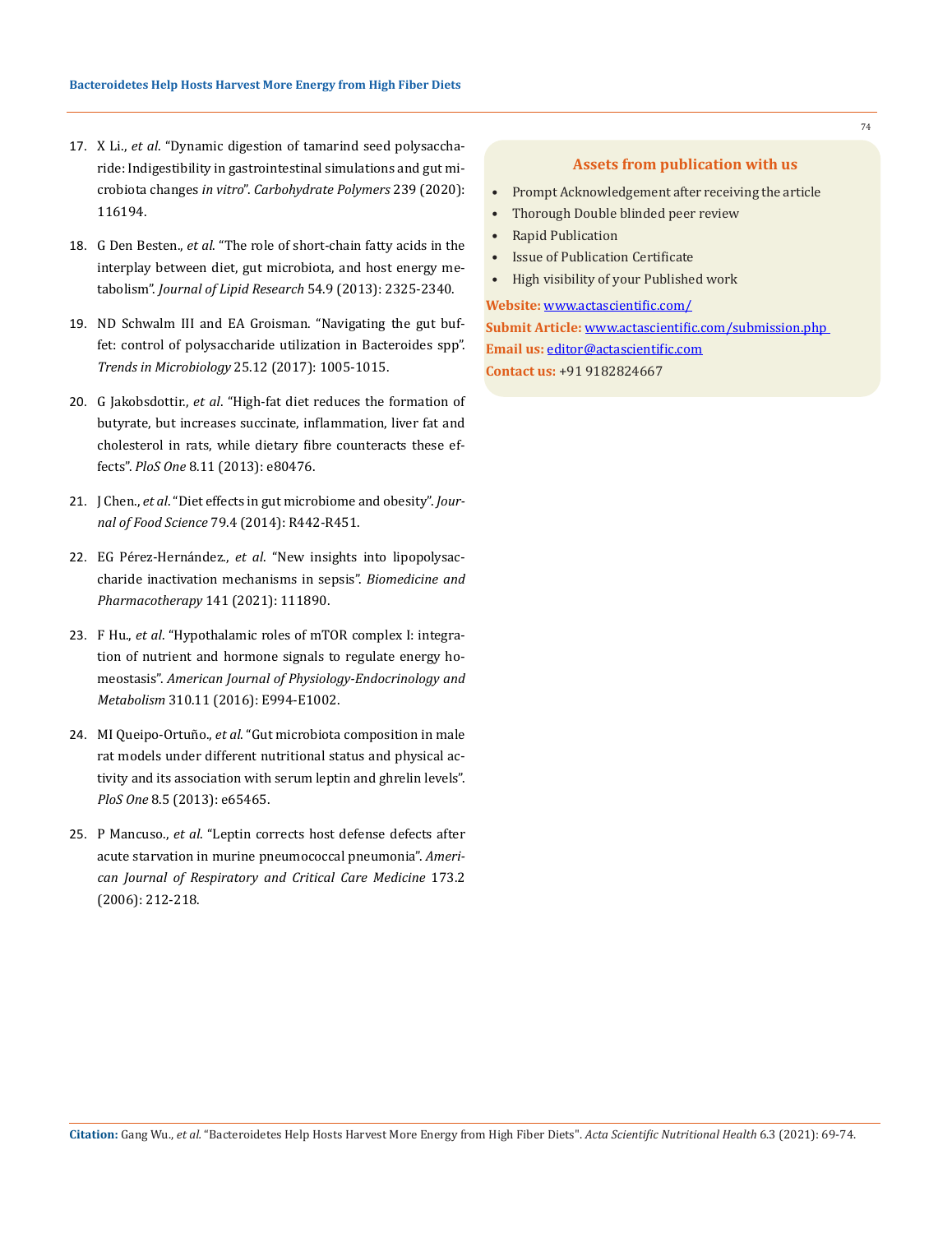| <b>Treatments</b>     | <b>Variety</b> | <b>Moisture</b>              | C. protein*                   | Crude fat*                    | $Ash*$                       | T. Carbohyd*                  |
|-----------------------|----------------|------------------------------|-------------------------------|-------------------------------|------------------------------|-------------------------------|
| Control               | $DV-9$         | $5.17 \pm 0.03^{\rm b}$      | $38.74 \pm 1.39$ <sup>c</sup> | $35.46 \pm 0.26$ <sup>g</sup> | $9.88 \pm 0.07$ <sup>c</sup> | $10.75 \pm 0.25^{\text{h}}$   |
|                       | $G-4$          | $4.33 \pm 0.04$ <sup>f</sup> | $29.59 \pm 0.80$ <sup>h</sup> | $36.89 \pm 0.15$ <sup>e</sup> | $10.11 \pm 0.10^a$           | $19.08 \pm 0.09$ <sup>d</sup> |
|                       | $G-150$        | $4.17 \pm 0.06^{\text{h}}$   | $29.73 \pm 1.22$ <sup>f</sup> | $37.26 \pm 0.26$ <sup>d</sup> | $9.70 \pm 0.10^{\circ}$      | $19.14 \pm 0.36$ <sup>c</sup> |
| Whole 15 <sup>'</sup> | $DV-9$         | $4.89 \pm 0.30$ <sup>d</sup> | $39.06 \pm 0.12^b$            | $34.21 \pm 0.04$ <sup>i</sup> | $9.74 \pm 0.04$ <sup>d</sup> | $12.10 \pm 0.50$ <sup>g</sup> |
|                       | $G-4$          | $4.26 \pm 0.12$ <sup>g</sup> | $29.30 \pm 1.48$ <sup>i</sup> | $35.31 \pm 0.66^{\text{h}}$   | $9.91 \pm 0.03^b$            | $21.22 \pm 0.29$ <sup>a</sup> |
|                       | $G-150$        | $4.44 \pm 0.18$ <sup>e</sup> | $29.62 \pm 0.59$ <sup>g</sup> | $36.10 \pm 0.28$ <sup>f</sup> | $9.55 \pm 0.04$ <sup>f</sup> | $20.29 \pm 0.09^{\circ}$      |
| Dehulled 15           | $DV-9$         | $5.56 \pm 0.05^{\rm b}$      | $41.11 \pm 0.37$ <sup>a</sup> | $39.65 \pm 0.21$ <sup>c</sup> | $5.81 \pm 0.02$ <sup>i</sup> | $7.87 \pm 0.35$ <sup>i</sup>  |
|                       | $G-4$          | $4.97 \pm 0.17$ <sup>c</sup> | $32.84 \pm 0.99$ <sup>d</sup> | $40.79 \pm 0.04^b$            | $6.48 \pm 0.13$ <sup>g</sup> | $14.92 \pm 0.33$ <sup>e</sup> |
|                       | $G-150$        | $5.31 \pm 0.31$ <sup>a</sup> | $32.46 \pm 0.82$ <sup>e</sup> | $42.05 \pm 0.35^{\circ}$      | $5.94 \pm 0.01$ <sup>h</sup> | $14.28 \pm 0.49$ <sup>f</sup> |

**Table 5:** Proximal analysis of selected treatments for sesame seeds variety DV-9, G-4 and G-150.

Diets rich in plant products have become popular in recent times due to both the supply of essential nutrients and chemical compounds with health-promoting characteristics, such as vitamins and antioxidants. A diet rich in whole grains and plant foods, low in total fat but high in soluble fibers and monounsaturated and polyunsaturated fatty acids, reduces the risk of chronic non-communicable diseases  $[1]$ . This food group includes sesame seeds, which have various nutritional properties  $[2]$ . Sesame, whose scientific name is *Sesamum indicum* L., belongs to the *Pedaliaceae* family, which is composed of 16 genera and 60 species [3]. Sesame is grown in tropical and subtropical regions on just over seven million hectares to produce six million tonnes per year  $[4]$ . The demand for sesame seed has increased every year due to commercial and industrial interest in the high oil content. Myanmar, India and China are now the world's leading producers, followed by Sudan, Nigeria, Ethiopia and Uganda. In America the largest producers are: Mexico, Guatemala, and Venezuela [4]. Sesame is used for the production of edible oil, margarines (it is appreciated in countries that consume it for its pleasant taste and being easily digestible), as an ingredient in the pharmaceutical industry, in the manufacture of soaps, cosmetics and paints. After the extraction of the oil, the residual part (cake) remains, useful for feeding livestock and poultry. It contains 40 to 50% protein. Sesame seed is used in the preparation of biscuits and confectionery  $[5,6]$ . The term antinutrients areis used to qualify those compounds that affect the nutritional value of some foods, especially seeds, because they hinder or inhibit the assimilation of nutrients that come from foods generally of plant origin (proteins and minerals), from the biochemical point of view these factors are of varied nature and can become toxic or cause undesirable physiological effects such as flatulence, Stomach

distension, pancreatic affectations, agglutination of red blood cells, decrease in the assimilation of nutrients, among others, antinutritional factors are natural non-fibrous substances, generated by the secondary metabolism of plants as a defense mechanism to stressful situations or against the attack of moulds, bacteria, insects and birds  $[1,7]$ . Authors have  $[8]$  evaluated the effect of various treatments on the anti-nutritional factors of both whole and dehulled varieties of sesame seeds in Nigeria and observed that the use of water soaking, germination, autoclaving, roasting and cooking significantly reduced the levels of phytates and oxalates in whole and dehulled sesame seeds, with a maximum reduction in these levels

65

- 1. [Martínez M. "Antinutrientes proteicos de las leguminosas: ti](https://uvadoc.uva.es/handle/10324/18140)[pos, toxicidad y efectos fisiológicos". Trabajo de grado en Nu](https://uvadoc.uva.es/handle/10324/18140)[trición Humana y Dietética, Universidad de Valladolid \(2016\).](https://uvadoc.uva.es/handle/10324/18140)
- 2. [Gómez L and Nader M. "Productos elaborados con semillas de](http://www.revistasan.org.ar/pdf_files/trabajos/vol_13/num_4/RSAN_13_4_250.pdf)  [chía y sésamo: composición química, aceptabilidad, satisfac](http://www.revistasan.org.ar/pdf_files/trabajos/vol_13/num_4/RSAN_13_4_250.pdf)[ción y conocimiento sobre sus propiedades nutricionales".](http://www.revistasan.org.ar/pdf_files/trabajos/vol_13/num_4/RSAN_13_4_250.pdf) *Ac[tualización en Nutrición](http://www.revistasan.org.ar/pdf_files/trabajos/vol_13/num_4/RSAN_13_4_250.pdf)* 13 (2012): 250-267.
- 3. [Pineda M. "Respuesta del cultivo de ajonjolí \(](http://biblio3.url.edu.gt/Tesario/2009/06/04/Pineda-Mynor.pdf)*Sesamum indicum* L, *Pedaliaceae*[\) a la fertilización al suelo y foliar en Aldea El](http://biblio3.url.edu.gt/Tesario/2009/06/04/Pineda-Mynor.pdf)  [Paredón Buena Vista, La Gomera, Escuintla, Guatemala". Tesis](http://biblio3.url.edu.gt/Tesario/2009/06/04/Pineda-Mynor.pdf)  [de Ingeniero Agrónomo, Universidad Rafael Landiva \(2009\).](http://biblio3.url.edu.gt/Tesario/2009/06/04/Pineda-Mynor.pdf)
- 4. FAO. "Production statistics". FAO, Rome, Italy (2016).
- 5. Cruz E. "La importancia del cultivo de ajonjolí (*Sesamum indicum* L.) en México". Monografía de Ingeniero Agrónomo, Universidad Autónoma Agraria Antonio Narro (2003).

**Citation:** Harold Toros and Romel Guzmán-Alvarez*.* "Reduction of Antinutritional Factors of Three Varieties of Sesame (*Sesamum Indicum* L.) Seeds When Applying Heat-Alkaline Treatments". *Acta Scientific Nutritional Health* 6.3 (2021): 59-68.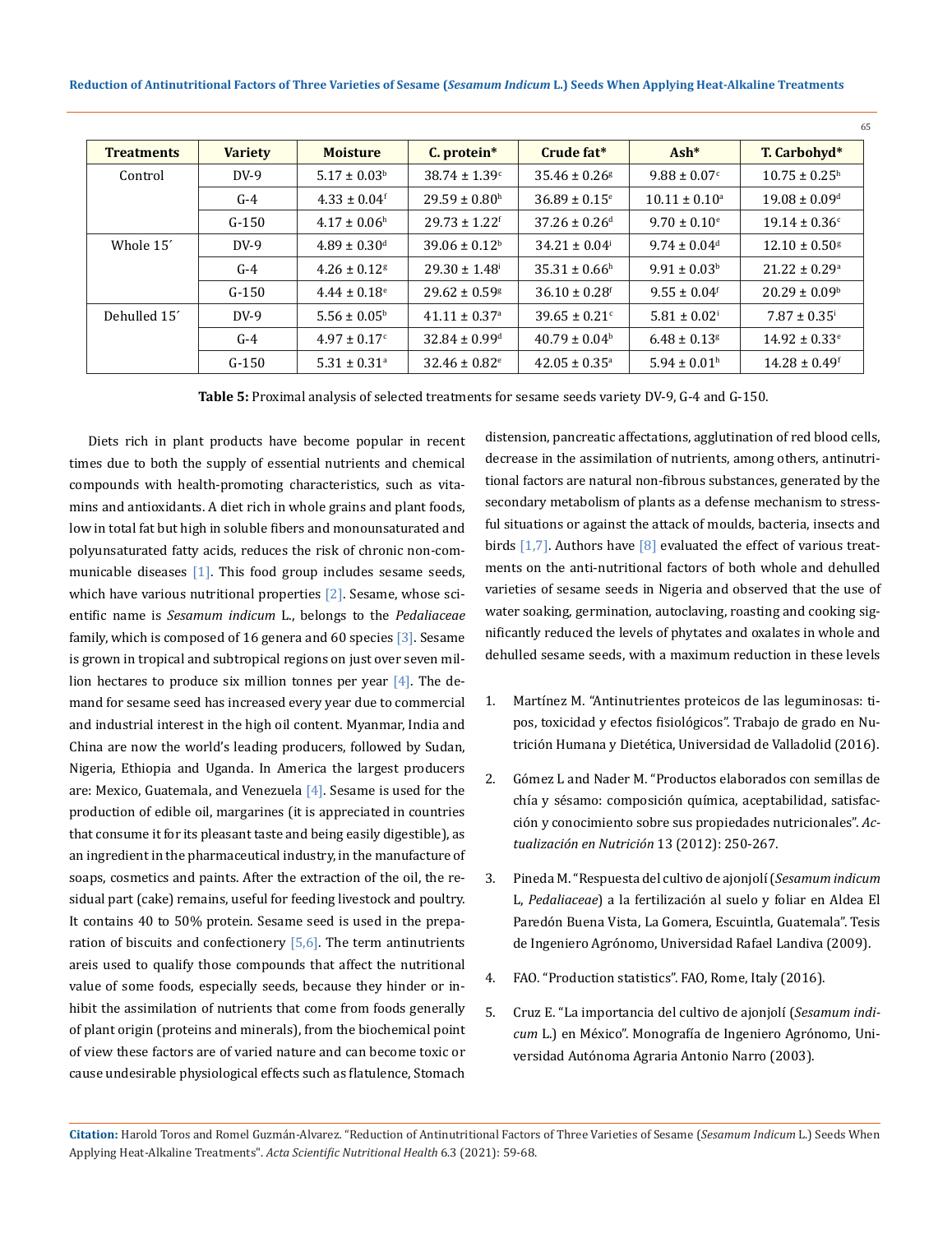- 6. Anilakumar K., *et al*[. "Nutritional, medicinal and industrial](https://www.researchgate.net/publication/50870025_Nutritional_Medicinal_and_Industrial_Uses_of_Sesame_Sesamum_indicum_L_Seeds_-_An_Overview)  uses of sesame (*[Sesamum indicum](https://www.researchgate.net/publication/50870025_Nutritional_Medicinal_and_Industrial_Uses_of_Sesame_Sesamum_indicum_L_Seeds_-_An_Overview)* L.) seeds". *Agriculturae [Conspectus Scientificus](https://www.researchgate.net/publication/50870025_Nutritional_Medicinal_and_Industrial_Uses_of_Sesame_Sesamum_indicum_L_Seeds_-_An_Overview)* 75 (2010): 159-168.
- 7. Elizalde A., *et al*[. "Factores antinutricionales en semillas".](http://www.scielo.org.co/pdf/bsaa/v7n1/v7n1a07.pdf) *Fac[ultad de Ciencias Agropecuarias](http://www.scielo.org.co/pdf/bsaa/v7n1/v7n1a07.pdf)*, 7 (2009): 45-54.
- 8. [Makinde F and Akinoso R. "Nutrient composition and effect of](http://www.ifrj.upm.edu.my/20%20(05)%202013/34%20IFRJ%2020%20(05)%202013%20Folasade%20035.pdf)  [processing treatments on anti nutritional factors of Nigerian](http://www.ifrj.upm.edu.my/20%20(05)%202013/34%20IFRJ%2020%20(05)%202013%20Folasade%20035.pdf)  sesame (*Sesamum indicum* Linn) cultivars". *[International Food](http://www.ifrj.upm.edu.my/20%20(05)%202013/34%20IFRJ%2020%20(05)%202013%20Folasade%20035.pdf)  Research Journal* [20 \(2013\): 2293-2300.](http://www.ifrj.upm.edu.my/20%20(05)%202013/34%20IFRJ%2020%20(05)%202013%20Folasade%20035.pdf)
- 9. [Olagunju A and Ifesan B. "Changes in nutrient and antinutri](https://www.jmbfs.org/wp-content/uploads/2013/06/jmbfs-0282-olagunju.pdf)[tional contents of sesame seeds during fermentation".](https://www.jmbfs.org/wp-content/uploads/2013/06/jmbfs-0282-olagunju.pdf) *Journal [of Microbiology, Biotechnology and Food Sciences](https://www.jmbfs.org/wp-content/uploads/2013/06/jmbfs-0282-olagunju.pdf)* 2 (2013): [2407-2410.](https://www.jmbfs.org/wp-content/uploads/2013/06/jmbfs-0282-olagunju.pdf)
- 10. [Association of Official Analytical Chemist AOAC. "Official](https://www.worldcat.org/title/official-methods-of-analysis-of-the-association-of-official-analytical-chemists/oclc/20709424)  [methods of analysis". 15th edition. Washington DC: Associa](https://www.worldcat.org/title/official-methods-of-analysis-of-the-association-of-official-analytical-chemists/oclc/20709424)[tion of Official Analytical Chemists \(2010\).](https://www.worldcat.org/title/official-methods-of-analysis-of-the-association-of-official-analytical-chemists/oclc/20709424)
- 11. ElKhori S., *et al*[. "The microwave-assisted process \(MAPTM1\):](https://www.sciencedirect.com/science/article/abs/pii/S0260877406002846)  [Extraction and determination of fat from cocoa powder and](https://www.sciencedirect.com/science/article/abs/pii/S0260877406002846)  cocoa nibs". *[Journal of Food Engineering](https://www.sciencedirect.com/science/article/abs/pii/S0260877406002846)* 79 (2007): 1110- [1114.](https://www.sciencedirect.com/science/article/abs/pii/S0260877406002846)
- 12. [Obadoni B and Ochuko P. "Phytochemical Studies and Com](https://www.ajol.info/index.php/gjpas/article/view/16033)[parative Efficacy of the Crude Extracts of Some Homeostatic](https://www.ajol.info/index.php/gjpas/article/view/16033)  [Plants in Edo and Delta States of Nigeria".](https://www.ajol.info/index.php/gjpas/article/view/16033) *Global Journal of [Pure and Applied Science](https://www.ajol.info/index.php/gjpas/article/view/16033)* 8 (2001): 203-208.
- 13. [Rodríguez J. "Determinación y cuantificación de saponinas en](http://repositorio.ug.edu.ec/handle/redug/19454)  [las hojas de la cabuya \(Furcraea andina\) para su posible uso](http://repositorio.ug.edu.ec/handle/redug/19454)  [como tensoactivo en detergentes biodegradables". Trabajo de](http://repositorio.ug.edu.ec/handle/redug/19454)  [grado de Químico y Farmacéutico, Universidad de Guayaquil](http://repositorio.ug.edu.ec/handle/redug/19454)  [\(2017\).](http://repositorio.ug.edu.ec/handle/redug/19454)
- 14. [Wheeler EL and Ferrel RE. "A method for phytic acid determi](https://www.cerealsgrains.org/publications/cc/backissues/1971/Documents/chem48_312.pdf)[nation in wheat fractions".](https://www.cerealsgrains.org/publications/cc/backissues/1971/Documents/chem48_312.pdf) *Cereal Chemistry* 48 (1971): 312- [316.](https://www.cerealsgrains.org/publications/cc/backissues/1971/Documents/chem48_312.pdf)
- 15. Kayode R., *et al*[. "Physico-chemical and antinutritional char](https://www.researchgate.net/publication/265476176_Physico-chemical_and_anti-nutritional_characterization_of_the_kernels_of_some_mango_Mangifera_indica_cultivars_grown_in_Western_parts_of_Nigeria)[acterization of the kernels of some mango \(](https://www.researchgate.net/publication/265476176_Physico-chemical_and_anti-nutritional_characterization_of_the_kernels_of_some_mango_Mangifera_indica_cultivars_grown_in_Western_parts_of_Nigeria)*Mangifera indica*) [cultivars grown in Western parts of Nogeria".](https://www.researchgate.net/publication/265476176_Physico-chemical_and_anti-nutritional_characterization_of_the_kernels_of_some_mango_Mangifera_indica_cultivars_grown_in_Western_parts_of_Nigeria) *Food Science and [Quality Management](https://www.researchgate.net/publication/265476176_Physico-chemical_and_anti-nutritional_characterization_of_the_kernels_of_some_mango_Mangifera_indica_cultivars_grown_in_Western_parts_of_Nigeria)* 22 (2013): 1-8.

16. [Underwood G. "Quantitative Analysis". 5th ed. Prentice Hall](https://gtu.ge/Agro-Lib/Vogels_TEXTBOOK_OF_QUANTITATIVE_CHEMICAL_ANALYSIS_5th_ed__-_G_H_Jeffery.MsuCity.pdf)  [Publication, London \(1986\).](https://gtu.ge/Agro-Lib/Vogels_TEXTBOOK_OF_QUANTITATIVE_CHEMICAL_ANALYSIS_5th_ed__-_G_H_Jeffery.MsuCity.pdf)

66

- 17. [Montilla D and Terán H. "UCLA-1, una nueva variedad de ajon](http://ve.scielo.org/scielo.php?script=sci_arttext&pid=S1316-33612017000100007&lng=es&nrm=iso&tlng=es)jolí (*[Sesamum indicum](http://ve.scielo.org/scielo.php?script=sci_arttext&pid=S1316-33612017000100007&lng=es&nrm=iso&tlng=es)* L.)". *Bioagro* 8 (1996): 26-29.
- 18. [Gómez J. "Efecto de la concentración de ajonjolí \(](http://revistas.sena.edu.co/index.php/recia/article/view/1675)*Sesamum indicum*[\) sobre las propiedades nutricionales, sensoriales y re](http://revistas.sena.edu.co/index.php/recia/article/view/1675)[ológicas de un producto untable de cacao \(](http://revistas.sena.edu.co/index.php/recia/article/view/1675)*Theobroma cacao* [L.\)". Trabajo especial de grado de Licenciatura, Universidad](http://revistas.sena.edu.co/index.php/recia/article/view/1675)  [Central de Venezuela \( 2018\).](http://revistas.sena.edu.co/index.php/recia/article/view/1675)
- 19. Ogungbenle H and Onoge F. "Nutrient composition and functional properties of raw, defatted and protein concentrate of sesame (*Sesamum indicum*) flour". *European Journal of Biotechnology and Bioscience* 2 (2014): 37-43.
- 20. Momoh A., *et al*[. "The effects of different treatments on the](http://garj.org/garjb/8/2012/1/1/the-effects-of-different-treatments-on-the-phytochemicals-proximate-and-mineral-contents-of-beniseeds-sesamum-indicum-linn)  [phytochemicals, proximate, and mineral contents of beniseeds](http://garj.org/garjb/8/2012/1/1/the-effects-of-different-treatments-on-the-phytochemicals-proximate-and-mineral-contents-of-beniseeds-sesamum-indicum-linn)  (*Sesamum indicum* Linn)". *[Global Advanced Research Journal of](http://garj.org/garjb/8/2012/1/1/the-effects-of-different-treatments-on-the-phytochemicals-proximate-and-mineral-contents-of-beniseeds-sesamum-indicum-linn)  Biotechnology* [1 \(2012\): 008-011.](http://garj.org/garjb/8/2012/1/1/the-effects-of-different-treatments-on-the-phytochemicals-proximate-and-mineral-contents-of-beniseeds-sesamum-indicum-linn)
- 21. Khashaba A., *et al*[. "Effect of some heat treatments on chemical](https://journals.ekb.eg/article_53204.html)  [composition and oil characteristics of sesame seeds \(](https://journals.ekb.eg/article_53204.html)*Sesamum indicum* L.)". *[Journal of Food and Dairy Science](https://journals.ekb.eg/article_53204.html)* 5 (2014): 701- [716.](https://journals.ekb.eg/article_53204.html)
- 22. Jimoh W., *et al*[. "Effect of processing on some minerals, anti](https://www.researchgate.net/publication/287635439_Effect_of_processing_on_some_minerals_anti-nutrients_and_nutritional_composition_of_sesame_Sesamum_indicum_seed_meals)[nutrients and nutritional composition of sesame \(](https://www.researchgate.net/publication/287635439_Effect_of_processing_on_some_minerals_anti-nutrients_and_nutritional_composition_of_sesame_Sesamum_indicum_seed_meals)*Sesamum indicum*) seed meals". *[Electronic Journal of Environmental, Ag](https://www.researchgate.net/publication/287635439_Effect_of_processing_on_some_minerals_anti-nutrients_and_nutritional_composition_of_sesame_Sesamum_indicum_seed_meals)[ricultural and Food Chemistry](https://www.researchgate.net/publication/287635439_Effect_of_processing_on_some_minerals_anti-nutrients_and_nutritional_composition_of_sesame_Sesamum_indicum_seed_meals)* 7 (2011): 79-85.
- 23. [Nwobasi C and Attamah C. "Proximate analysis and phyto](https://researchplusjournals.com/index.php/IJHM/article/view/359)[chemical properties of sesame \(](https://researchplusjournals.com/index.php/IJHM/article/view/359)*Sesamum indicum* L.) seeds [grown and consumed in Abakaliki, Ebonyi state, Nigeria".](https://researchplusjournals.com/index.php/IJHM/article/view/359) *In[ternational Journal of Health and Medicine](https://researchplusjournals.com/index.php/IJHM/article/view/359)* 2 (2017): 1-4.
- 24. Chocrón S. "Evaluación nutricional de sucedáneo de yogur elaborado a partir de ajonjolí (*Sesamum indicum* L.)". Trabajo especial de grado de Licenciatura, Universidad Central de Venezuela (2018).
- 25. Bello F., *et al*[. "Evaluation of some antinutritional factors in oil](https://www.researchgate.net/publication/326507245_Evaluation_of_Some_Anti-nutritional_Factors_in_Oil-Free_White_Sesamum_indicum_L_Seed_Cake)free white *Sesamum indicum* L. seed cake". *[International Jour](https://www.researchgate.net/publication/326507245_Evaluation_of_Some_Anti-nutritional_Factors_in_Oil-Free_White_Sesamum_indicum_L_Seed_Cake)[nal of Food Nutrition and Safety](https://www.researchgate.net/publication/326507245_Evaluation_of_Some_Anti-nutritional_Factors_in_Oil-Free_White_Sesamum_indicum_L_Seed_Cake)* 4 (2013): 27-33.

**Citation:** Harold Toros and Romel Guzmán-Alvarez*.* "Reduction of Antinutritional Factors of Three Varieties of Sesame (*Sesamum Indicum* L.) Seeds When Applying Heat-Alkaline Treatments". *Acta Scientific Nutritional Health* 6.3 (2021): 59-68.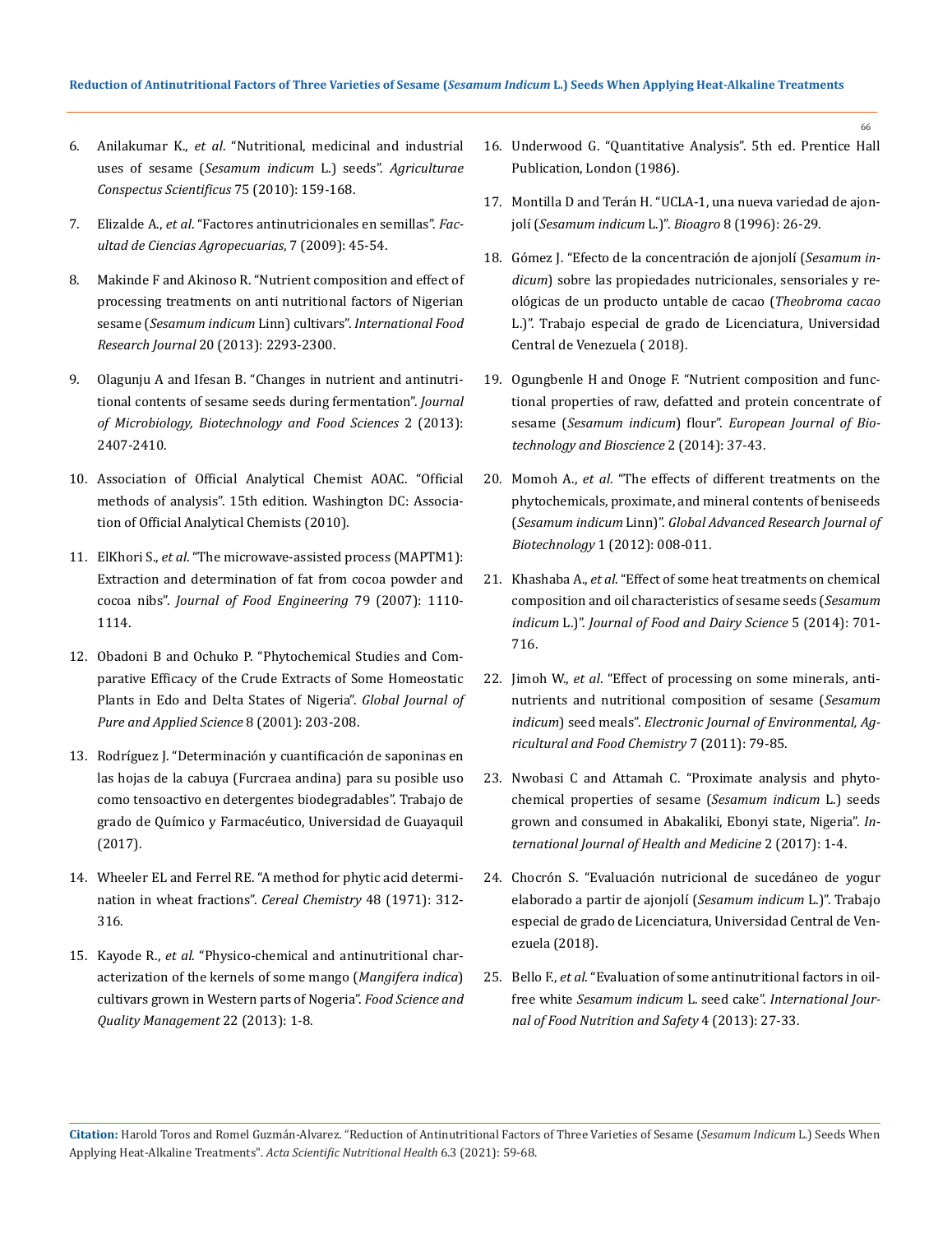- 26. Okoronkwo N., *et al*[. "Assessment of potential values of](https://www.researchgate.net/publication/301503854_Assessment_of_Potential_Values_of_Sesamum_indicum_Seed) *Sesamum indicum* seed". *[International Journal of Arts and Sciences](https://www.researchgate.net/publication/301503854_Assessment_of_Potential_Values_of_Sesamum_indicum_Seed)* [07 \(2014\): 19-27.](https://www.researchgate.net/publication/301503854_Assessment_of_Potential_Values_of_Sesamum_indicum_Seed)
- 27. [Nwalo N. "Genetic diversity of Nigerian Sesame cultivars](https://www.researchgate.net/publication/281099741_Genetic_diversity_of_Nigerian_Sesame_cultivars_Sesamum_indicum_L_based_on_simple_sequence_repeat_SSR_markers_and_its_relationship_with_phytochemicals_International_Journal_of_Current_Microbiology_and_/)  (*Sesamum indicum* [L\) based on simple sequence repeat \(SSR\)](https://www.researchgate.net/publication/281099741_Genetic_diversity_of_Nigerian_Sesame_cultivars_Sesamum_indicum_L_based_on_simple_sequence_repeat_SSR_markers_and_its_relationship_with_phytochemicals_International_Journal_of_Current_Microbiology_and_/)  [markers and its relationship with phytochemicals".](https://www.researchgate.net/publication/281099741_Genetic_diversity_of_Nigerian_Sesame_cultivars_Sesamum_indicum_L_based_on_simple_sequence_repeat_SSR_markers_and_its_relationship_with_phytochemicals_International_Journal_of_Current_Microbiology_and_/) *Interna[tional Journal of Current Microbiology and Applied Sciences](https://www.researchgate.net/publication/281099741_Genetic_diversity_of_Nigerian_Sesame_cultivars_Sesamum_indicum_L_based_on_simple_sequence_repeat_SSR_markers_and_its_relationship_with_phytochemicals_International_Journal_of_Current_Microbiology_and_/)* 4 [\(2015\): 898-908.](https://www.researchgate.net/publication/281099741_Genetic_diversity_of_Nigerian_Sesame_cultivars_Sesamum_indicum_L_based_on_simple_sequence_repeat_SSR_markers_and_its_relationship_with_phytochemicals_International_Journal_of_Current_Microbiology_and_/)
- 28. Ridout C., *et al*[. "Quinoa saponins-analysis and preliminary in](https://onlinelibrary.wiley.com/doi/abs/10.1002/jsfa.2740540202)[vestigations into the effects of reduction by processing".](https://onlinelibrary.wiley.com/doi/abs/10.1002/jsfa.2740540202) *Jour[nal of the Science of Food and Agriculture](https://onlinelibrary.wiley.com/doi/abs/10.1002/jsfa.2740540202)* 54 (1991): 165-176.
- 29. Quispe F., *et al*[. "A Kinetic approach to saponin extraction dur](https://onlinelibrary.wiley.com/doi/abs/10.1111/j.1745-4530.2012.00673.x)[ing washing of quinoa \(Chenopodium quinoa Willd.\) seeds".](https://onlinelibrary.wiley.com/doi/abs/10.1111/j.1745-4530.2012.00673.x)  *[Journal of Food Process Engineering](https://onlinelibrary.wiley.com/doi/abs/10.1111/j.1745-4530.2012.00673.x)* 36 (2013): 1-9.
- 30. Oenning G., *et al*[. "Degradation of oat saponins during heat](https://www.researchgate.net/publication/231545106_Degradation_of_Oat_Saponins_during_Heat_Processing_-_Effect_of_pH_Stainless_Steel_and_Iron_at_Different_Temperatures)  [processing - effect of pH, stainless steel, and iron at different](https://www.researchgate.net/publication/231545106_Degradation_of_Oat_Saponins_during_Heat_Processing_-_Effect_of_pH_Stainless_Steel_and_Iron_at_Different_Temperatures)  temperatures". *[Journal of Agricultural and Food Chemistry](https://www.researchgate.net/publication/231545106_Degradation_of_Oat_Saponins_during_Heat_Processing_-_Effect_of_pH_Stainless_Steel_and_Iron_at_Different_Temperatures)* 42 [\(1994\): 2578-2582.](https://www.researchgate.net/publication/231545106_Degradation_of_Oat_Saponins_during_Heat_Processing_-_Effect_of_pH_Stainless_Steel_and_Iron_at_Different_Temperatures)
- 31. [Güçlü Ü and Mazza G. "Saponins: Properties, Applications and](https://pubmed.ncbi.nlm.nih.gov/17453922/)  Processing". *[Critical Reviews in Food Science and Nutrition](https://pubmed.ncbi.nlm.nih.gov/17453922/)* 47 [\(2007\): 231-258.](https://pubmed.ncbi.nlm.nih.gov/17453922/)
- 32. Ahumada A., *et al*[. "Saponinas de quinua \(Chenopodium qui](http://www.scielo.org.co/scielo.php?pid=S0034-74182016000300006&script=sci_abstract&tlng=es)[noa Willd.\): un subproducto con alto potencial biológico".](http://www.scielo.org.co/scielo.php?pid=S0034-74182016000300006&script=sci_abstract&tlng=es) *Re[vista de Ciencias Químico-Farmacéuticas](http://www.scielo.org.co/scielo.php?pid=S0034-74182016000300006&script=sci_abstract&tlng=es)* 45 (2016): 438-469.
- 33. [Makinde F and Akinoso R. "Comparison between the nutri](https://pubmed.ncbi.nlm.nih.gov/24887946/)[tional quality of flour obtained from raw, roasted and ferment](https://pubmed.ncbi.nlm.nih.gov/24887946/)ed sesame (*Sesamum indicum* [L.\) seed grown in Nigeria".](https://pubmed.ncbi.nlm.nih.gov/24887946/) *Acta [Scientiarum Polonorum](https://pubmed.ncbi.nlm.nih.gov/24887946/)* 13 (2014): 309-319.
- 34. Okudu H., *et al*. "Nutrients and anti-nutrients contents of white beniseed cultivar (*Sesamum indicum* L.) in nigeria". *Direct Research Journal of Agriculture and Food Science* 4 (2016): 290- 293.
- 35. Chichester C., *et al*[. "Advances in food research". Academic](https://www.sciencedirect.com/bookseries/advances-in-food-research)  [Press. USA. \(1982\).](https://www.sciencedirect.com/bookseries/advances-in-food-research)
- 36. [Abbas Y and Ahmad A. "Impact of processing on nutritional](http://www.afst.valahia.ro/images/documente/2018/issue2/I.4_Abbas.pdf)  [and antinutritional factors of legumes: a review".](http://www.afst.valahia.ro/images/documente/2018/issue2/I.4_Abbas.pdf) *Annals of [Food Science and Technology](http://www.afst.valahia.ro/images/documente/2018/issue2/I.4_Abbas.pdf)* 19 (2018): 199-215.

37. [Thompson LU. "Potential health benefits and problems associ](https://www.sciencedirect.com/science/article/abs/pii/096399699390069U)ated with antinutrients in foods". *[Food Research International](https://www.sciencedirect.com/science/article/abs/pii/096399699390069U)* [26 \(1993\): 131-149.](https://www.sciencedirect.com/science/article/abs/pii/096399699390069U)

67

- 38. [Febles C. "Estudio del contenido de fitatos enderivados de ce](https://riull.ull.es/xmlui/handle/915/21232)[reales de consumo en canarias". Tesis Doctoral, Universidad de](https://riull.ull.es/xmlui/handle/915/21232)  [la Laguna. \(1998\).](https://riull.ull.es/xmlui/handle/915/21232)
- 39. [Greiner R and Konietzny U. "Improving enzymatic reduction](https://agris.fao.org/agris-search/search.do?recordID=DE2000L90017)  [ofmyo-inositol phosphates with inhibitory effects on mineral](https://agris.fao.org/agris-search/search.do?recordID=DE2000L90017)  [absorption in black bean \(](https://agris.fao.org/agris-search/search.do?recordID=DE2000L90017)*Phaseolus vulgaris* var. Preto)". *Jour[nal of Food Processing and Preservation](https://agris.fao.org/agris-search/search.do?recordID=DE2000L90017)* 23 (1999): 249-261.
- 40. Afify A., *et al*[. "Bioavailability of iron, zinc, phytate and phytase](https://pubmed.ncbi.nlm.nih.gov/22003395/)  [activity during soaking and germination of white sorghum va](https://pubmed.ncbi.nlm.nih.gov/22003395/)rieties". *PLoS ONE* [6 \(2011\): e25512.](https://pubmed.ncbi.nlm.nih.gov/22003395/)
- 41. Gupta R., *et al*[. "Reduction of phytic acid and enhancement of](https://pubmed.ncbi.nlm.nih.gov/25694676/)  [bioavailable micronutrients in food grains".](https://pubmed.ncbi.nlm.nih.gov/25694676/) *Journal of Food [Science and Technology](https://pubmed.ncbi.nlm.nih.gov/25694676/)* 52 (2015): 676-684.
- 42. Chang R., *et al*[. "Phytate removal from whole dry beans by en](https://www.researchgate.net/publication/229747779_Phytate_Removal_from_whole_dry_beans_by_enzymatic_hydrolysis_and_diffusion)[zymatic hydrolisis and diffusion".](https://www.researchgate.net/publication/229747779_Phytate_Removal_from_whole_dry_beans_by_enzymatic_hydrolysis_and_diffusion) *Journal of Food Science* 42 [\(1977\): 1098-1101.](https://www.researchgate.net/publication/229747779_Phytate_Removal_from_whole_dry_beans_by_enzymatic_hydrolysis_and_diffusion)
- 43. Lestienne I., *et al*[. "The effects of soaking of whole, dehulled](https://www.researchgate.net/publication/227745585_The_effects_of_soaking_of_whole_dehulled_and_ground_millet_and_soybean_seeds_on_phytate_degradation_and_PhyFe_and_PhyZn_molar_ratios)  [and ground millet and soybean seeds on phytate degradation](https://www.researchgate.net/publication/227745585_The_effects_of_soaking_of_whole_dehulled_and_ground_millet_and_soybean_seeds_on_phytate_degradation_and_PhyFe_and_PhyZn_molar_ratios)  [and Phy/Fe and Phy/Zn molar ratios".](https://www.researchgate.net/publication/227745585_The_effects_of_soaking_of_whole_dehulled_and_ground_millet_and_soybean_seeds_on_phytate_degradation_and_PhyFe_and_PhyZn_molar_ratios) *International Journal of [Food Science and Technology](https://www.researchgate.net/publication/227745585_The_effects_of_soaking_of_whole_dehulled_and_ground_millet_and_soybean_seeds_on_phytate_degradation_and_PhyFe_and_PhyZn_molar_ratios)* 40 (2005): 391-399.
- 44. [Reddy N and Salunkhe D. "Interactions between phytate, pro](https://ift.onlinelibrary.wiley.com/doi/abs/10.1111/j.1365-2621.1981.tb04911.x)[tein, and minerals in whey fractions of black gram".](https://ift.onlinelibrary.wiley.com/doi/abs/10.1111/j.1365-2621.1981.tb04911.x) *Journal of Food Science* [46 \(1981\): 564-567.](https://ift.onlinelibrary.wiley.com/doi/abs/10.1111/j.1365-2621.1981.tb04911.x)
- 45. Bishnoi S., *et al*[. "Effect of domestic processing and cooking](https://pubmed.ncbi.nlm.nih.gov/7971780/)  [methods on phytic acid and polyphenol contents of pea cul](https://pubmed.ncbi.nlm.nih.gov/7971780/)tivars (*Pissm sativum*)". *[Plant Foods for Human Nutrition](https://pubmed.ncbi.nlm.nih.gov/7971780/)* 45 [\(1994\): 381-388.](https://pubmed.ncbi.nlm.nih.gov/7971780/)
- 46. Manikantan M., *et al*[. "Selection of process parameters for pro](https://www.researchgate.net/publication/256583504_Selection_of_process_parameters_for_producing_high_quality_defatted_sesame_flour_at_pilot_scale)[ducing high quality defatted sesame flour at pilot scale".](https://www.researchgate.net/publication/256583504_Selection_of_process_parameters_for_producing_high_quality_defatted_sesame_flour_at_pilot_scale) *Jour[nal of Food Science and Technology](https://www.researchgate.net/publication/256583504_Selection_of_process_parameters_for_producing_high_quality_defatted_sesame_flour_at_pilot_scale)* 52 (2015): 1778-1783.
- 47. [Singh P and Saxena N. "Variation in oxalate and mineral con](https://eurekamag.com/research/027/836/027836563.php)[tents of Bathua Vegetables collected from different sites".](https://eurekamag.com/research/027/836/027836563.php) *In[dian Journal of Nutrition and Dietetics](https://eurekamag.com/research/027/836/027836563.php)* 10 (1973): 84-90.

**Citation:** Harold Toros and Romel Guzmán-Alvarez*.* "Reduction of Antinutritional Factors of Three Varieties of Sesame (*Sesamum Indicum* L.) Seeds When Applying Heat-Alkaline Treatments". *Acta Scientific Nutritional Health* 6.3 (2021): 59-68.